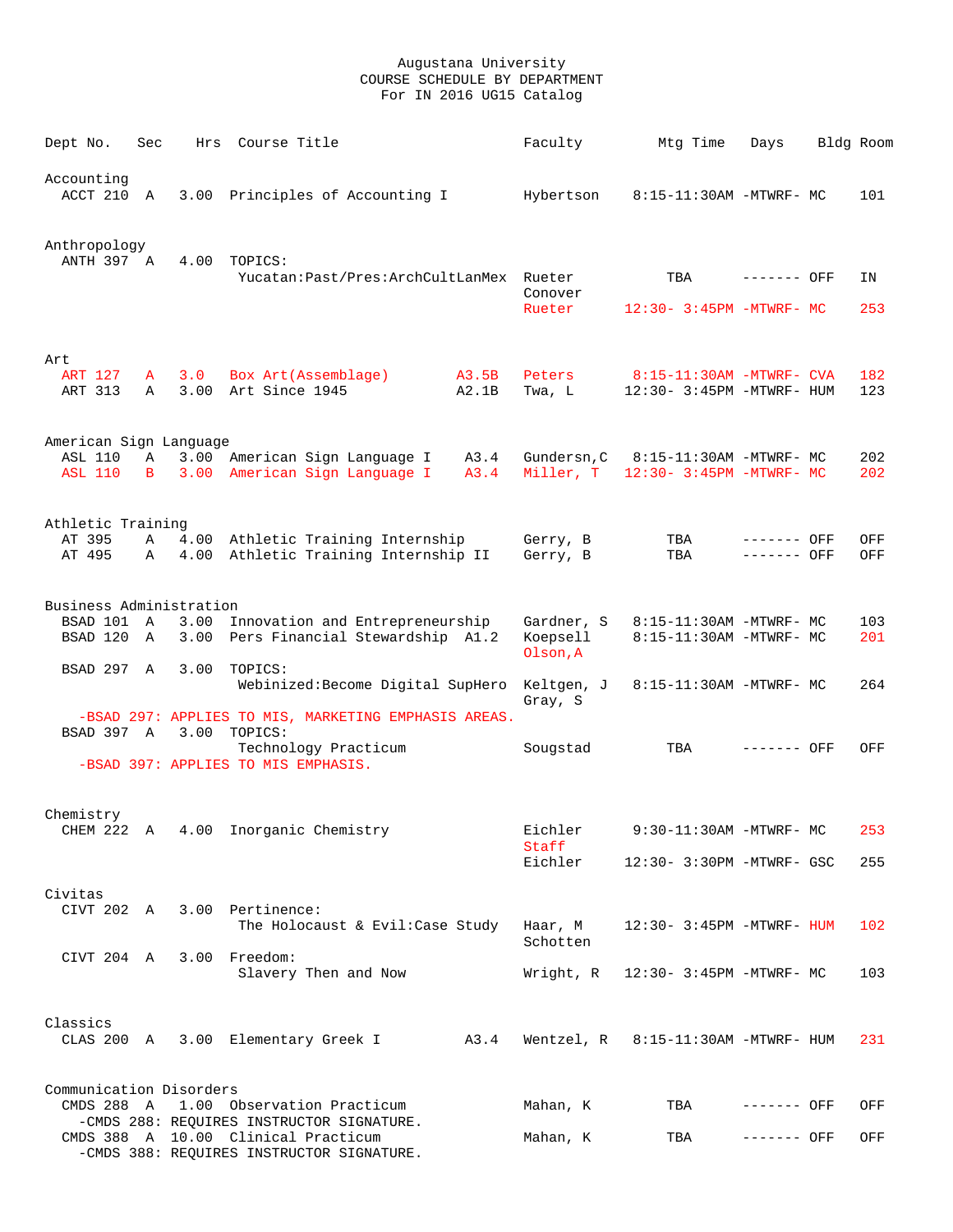| Dept No.                            | Sec    | Hrs          | Course Title                                                                                   | Faculty                    | Mtg Time                                                           | Days                       | Bldg Room |            |
|-------------------------------------|--------|--------------|------------------------------------------------------------------------------------------------|----------------------------|--------------------------------------------------------------------|----------------------------|-----------|------------|
|                                     |        |              | CMDS 488 A 10.00 Adv Clinical Prct:Comm Disorders<br>-CMDS 488: REQUIRES INSTRUCTOR SIGNATURE. | Mahan, K                   | TBA                                                                | ------- OFF                |           | OFF        |
| Communication Studies<br>COMM 110 A |        |              | 3.00 Intro To Communication<br>A2.2                                                            | Bart, J                    | 8:15-11:30AM -MTWRF- HUM                                           |                            |           | 331        |
| Computer Science                    |        |              |                                                                                                |                            |                                                                    |                            |           |            |
| COSC 297 A                          |        | 3.00         | TOPICS:<br>Webinized: Become Digital SupHero Keltgen, J                                        | Gray, S                    | 8:15-11:30AM -MTWRF- MC                                            |                            |           | 264        |
| COSC 397 A                          |        | 3.00         | TOPICS:<br>Technology Practicum                                                                | Sougstad                   | TBA                                                                | ------- OFF                |           | OFF        |
| Economics                           |        |              |                                                                                                |                            |                                                                    |                            |           |            |
| ECON 120<br>ECON 297 A              | A      | 3.00<br>4.00 | Principles of Economics I<br>A3.3<br>TOPICS:                                                   | Eggleston                  | 12:30- 3:45PM -MTWRF- MC                                           |                            |           | 153        |
|                                     |        |              | Political Econ of Thailand A3.6 Nesiba, R                                                      |                            | TBA                                                                | ------- OFF                |           | ΙN         |
| Education                           |        |              |                                                                                                |                            |                                                                    |                            |           |            |
| EDUC 110<br>EDUC 355                | A<br>A | 3.00<br>3.00 | Found of American Education A3.3<br>Human Relations in Education                               | Hallenbeck<br>Ashworth     | 8:15-11:30AM -MTWRF- MC<br>12:30- 3:45PM -MTWRF- MC                |                            |           | 153<br>164 |
| EDUC 370                            | A      | 3.00         | Literacy for Engl Lang Learners                                                                | Dirnberger                 | $6:00 - 9:00PM - MTWR - MCN$                                       |                            |           | 164        |
|                                     |        |              |                                                                                                |                            |                                                                    |                            |           |            |
| English                             |        |              |                                                                                                |                            |                                                                    |                            |           |            |
| ENGL 140<br>ENGL 269                | A<br>Α | 3.00<br>3.00 | Contemporary Film Aesthetics<br>English Grammar                                                | Nelson, C                  | Harris, Mit 12:30- 3:45PM -MTWRF- HUM<br>12:30- 3:45PM -MTWRF- HUM |                            |           | 301<br>103 |
| ENGL 289                            | A      | 3.00         | Seminar in Literary Crit & Theor<br>Cultural Theory& Popular Culture                           | Rives, D                   | 8:15-11:30AM -MTWRF- HUM                                           |                            |           | 202        |
|                                     |        |              |                                                                                                |                            |                                                                    |                            |           |            |
| Exercise Science<br>EXSC 395 A      |        | 4.00         | Internship                                                                                     |                            |                                                                    |                            |           |            |
|                                     |        |              | Fitness                                                                                        | Barkley, S                 | TBA                                                                | ------- OFF                |           | OFF        |
| French                              |        |              |                                                                                                |                            |                                                                    |                            |           |            |
| FREN 110                            | Α      | 3.00         | Intro to French I<br>A3.4                                                                      | Bowman, M                  | 12:30- 3:45PM -MTWRF- HUM                                          |                            |           | 302        |
| General Studies                     |        |              |                                                                                                |                            |                                                                    |                            |           |            |
| GENL 100                            | Α      | 3.00         | Career and Life Planning                                                                       | Streufert                  | 8:15-11:30AM -MTWRF- HUM                                           |                            |           | 201        |
| GENL 105                            | Α      | 4.00         | Off Campus Study Programs<br>The Greek Connection                                              | Dipple, G                  | TBA                                                                | ------- OFF                |           | ΙN         |
|                                     | В      | 4.00         | AIFS in Rome                                                                                   | Grinager, D                | TBA                                                                | ------- OFF                |           | ΙN         |
|                                     | C      | 4.00         | AIFS in London                                                                                 | Grinager, D                | TBA                                                                | ------- OFF                |           | ΙN         |
|                                     | D<br>Е | 4.00<br>4.00 | ISA: Florence, Italy<br>John Paul II in Polish Context                                         | Grinager, D<br>Grinager, D | TBA<br>TBA                                                         | ------- OFF<br>------- OFF |           | ΙN<br>ΙN   |
|                                     | F      | 4.00         | AIFS in Barcelona, Spain                                                                       | Grinager, D                | TBA                                                                | ------- OFF                |           | ΙN         |
|                                     | G      | 4.00         | Psyc & Sustainability in Germany                                                               | Grinager, D                | TBA                                                                | ------- OFF                |           | ΙN         |
|                                     | Η      | 4.00         | Bloodletting, Graverobbing, Dissec                                                             | Grinager, D                | TBA                                                                | ------- OFF                |           | ΙN         |
|                                     | I      | 4.00         | Trans-CultEnc:USCross-CultHisJap                                                               | Grinager, D                | TBA                                                                | ------- OFF                |           | ΙN         |
|                                     | J      | 4.00         | AIFS Study Abroad in Dublin                                                                    | Grinager, D                | TBA                                                                | ------- OFF                |           | ΙN         |
|                                     | Κ<br>L | 4.00<br>4.00 | Wizard of Age: H. Potter in Contxt<br>Archaelogy & History in Rome                             | Grinager, D<br>Grinager, D | TBA<br>TBA                                                         | ------- OFF<br>------- OFF |           | ΙN<br>ΙN   |
|                                     | М      | 4.00         | AIFS in Berlin                                                                                 | Grinager, D                | TBA                                                                | ------- OFF                |           | ΙN         |
| GENL 105A A                         |        | 4.00         | Off Campus Study Programs<br>A1.2                                                              |                            |                                                                    |                            |           |            |
|                                     |        |              | Gender, Race, Class, MassMediaLondn                                                            | Grinager, D                | TBA                                                                | ------- OFF                |           | ΙN         |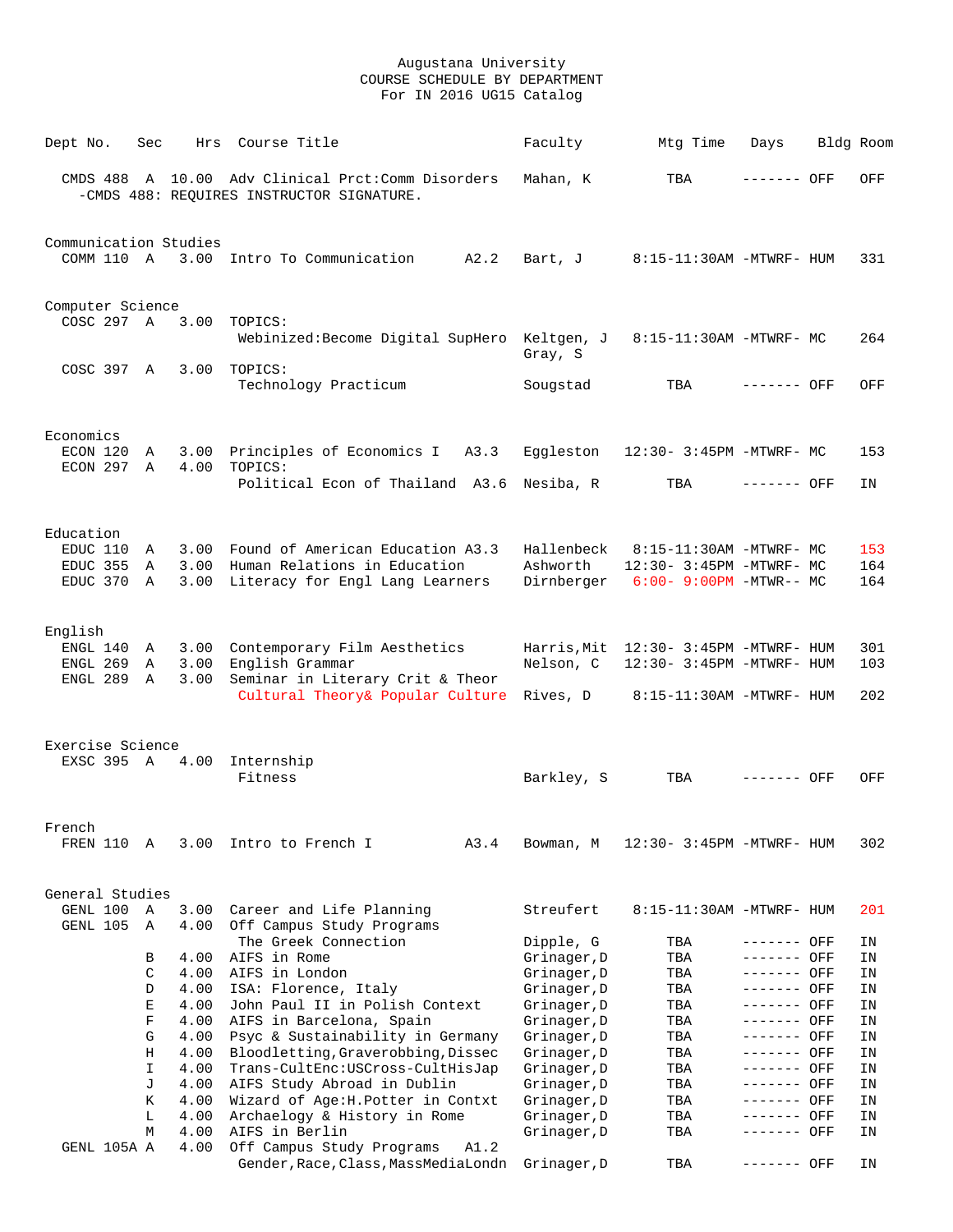| Dept No.                               | Sec         | Hrs                     | Course Title                                                                        | Faculty                  | Mtg Time                                               | Days         |             | Bldg Room  |
|----------------------------------------|-------------|-------------------------|-------------------------------------------------------------------------------------|--------------------------|--------------------------------------------------------|--------------|-------------|------------|
|                                        | GENL 105H A |                         | 4.00 Off Campus Study Programs A3.2<br>Discover Orig Evolutionary Thght Grinager, D |                          | TBA                                                    | ------- OFF  |             | IN         |
|                                        | GENL 257 A  |                         | 4.00 Dharma:Life, Mus, ReliContempIndia                                             | Looney, S                | TBA                                                    |              | ------- OFF | ΙN         |
|                                        | GENL 297 A  |                         | 4.00 TOPICS:                                                                        | Pennington               |                                                        |              |             |            |
|                                        |             |                         | Music & Theatre Eastern Europe                                                      | Johnson, S<br>Ftzsmmn, J | TBA                                                    | $------$ OFF |             | ΙN         |
| German                                 |             |                         |                                                                                     |                          |                                                        |              |             |            |
| GERM 110 A                             |             |                         | 3.00 Intro to German I<br>A3.4                                                      | Lhotzky, M               | 8:15-11:30AM -MTWRF- HUM                               |              |             | 301        |
| History                                |             |                         |                                                                                     |                          |                                                        |              |             |            |
|                                        |             |                         | HIST 180 A 3.00 Red, White, Black:<br>A3.6<br>People of Early America               | Mullin, M                | 8:15-11:30AM -MTWRF- MC                                |              |             | 257        |
| HIST 297A A                            |             | 4.00                    | TOPICS:<br>Inside Rev:Life in Soc Cuba A3.6 Minister                                | Pehl, M                  | TBA                                                    | ------- OFF  |             | ΙN         |
|                                        |             |                         |                                                                                     |                          |                                                        |              |             |            |
| Health<br>HLTH 216 A                   |             |                         | 2.00 Stress Management                                                              | VanLaecken               | $9:30-11:30$ AM -MTWR-- ELMN                           |              |             | 230        |
| Sign Lang. Interpreting                |             |                         |                                                                                     |                          |                                                        |              |             |            |
|                                        |             |                         | INTR 350 A 3.00 Specialized Interpreting                                            | Dyce, M                  | 8:15-11:30AM -MTWRF- MC                                |              |             | 164        |
| Mathematics                            |             |                         |                                                                                     |                          |                                                        |              |             |            |
| MATH 140 A<br>MATH 330 A               |             | 3.00                    | A2.3<br>Quantitative Reasoning<br>3.00 History of Mathematics<br>A2.1B              | Erickson, L<br>Gregg, M  | 8:15-11:30AM -MTWRF- HUM<br>8:15-11:30AM -MTWRF- HUM   |              |             | 102<br>103 |
|                                        |             |                         |                                                                                     |                          |                                                        |              |             |            |
| Modern Foreign Languages<br>MDFL 397 A |             |                         | 4.00 TOPICS in MFL (non lit):                                                       |                          |                                                        |              |             |            |
|                                        |             |                         | Yucatan: Past/Pres: ArchCultLanMex Rueter                                           |                          | TBA                                                    | ------- OFF  |             | ΙN         |
|                                        |             |                         |                                                                                     | Conover<br>Rueter        | $12:30 - 3:45PM - MTWRF - MC$                          |              |             | 253        |
| Music                                  |             |                         |                                                                                     |                          |                                                        |              |             |            |
|                                        |             | MUSI 197 A 3.00 TOPICS: | Intro to Music Therapy                                                              |                          | Barthelman 12:30- 3:45PM -MTWRF- HUM                   |              |             | 173        |
|                                        |             |                         |                                                                                     |                          |                                                        |              |             |            |
| Native American Studies<br>NAST 180 A  |             |                         | 3.00 Red, White, Black:<br>A3.6<br>People of Early America                          | Mullin, M                | 8:15-11:30AM -MTWRF- MC                                |              |             | 257        |
|                                        |             |                         |                                                                                     |                          |                                                        |              |             |            |
| Nursing<br>NURS 410 A                  |             |                         | 3.00 Maternal & Reproductive Hlth Nur                                               | Gierach<br>Gierach       | $8:15-11:30AM$ ---WRF- MC<br>12:30- 3:45PM --- WRF- MC |              |             | 157<br>157 |
|                                        |             |                         | -NURS 410: WEEK OF $1/4-1/8$ CLASS MEETS EVERY DAY.                                 |                          |                                                        |              |             |            |
|                                        |             |                         | NURS 410C A1 0.00 Mat & Reprod Hlth Nurs Clinical                                   | Gierach<br>Staff         | TBA                                                    | $-M---$ OFF  |             | OFF        |
|                                        | A2          |                         | 0.00 Mat & Reprod Hlth Nurs Clinical                                                | Gierach<br>Staff         | TBA                                                    | $--T---$ OFF |             | OFF        |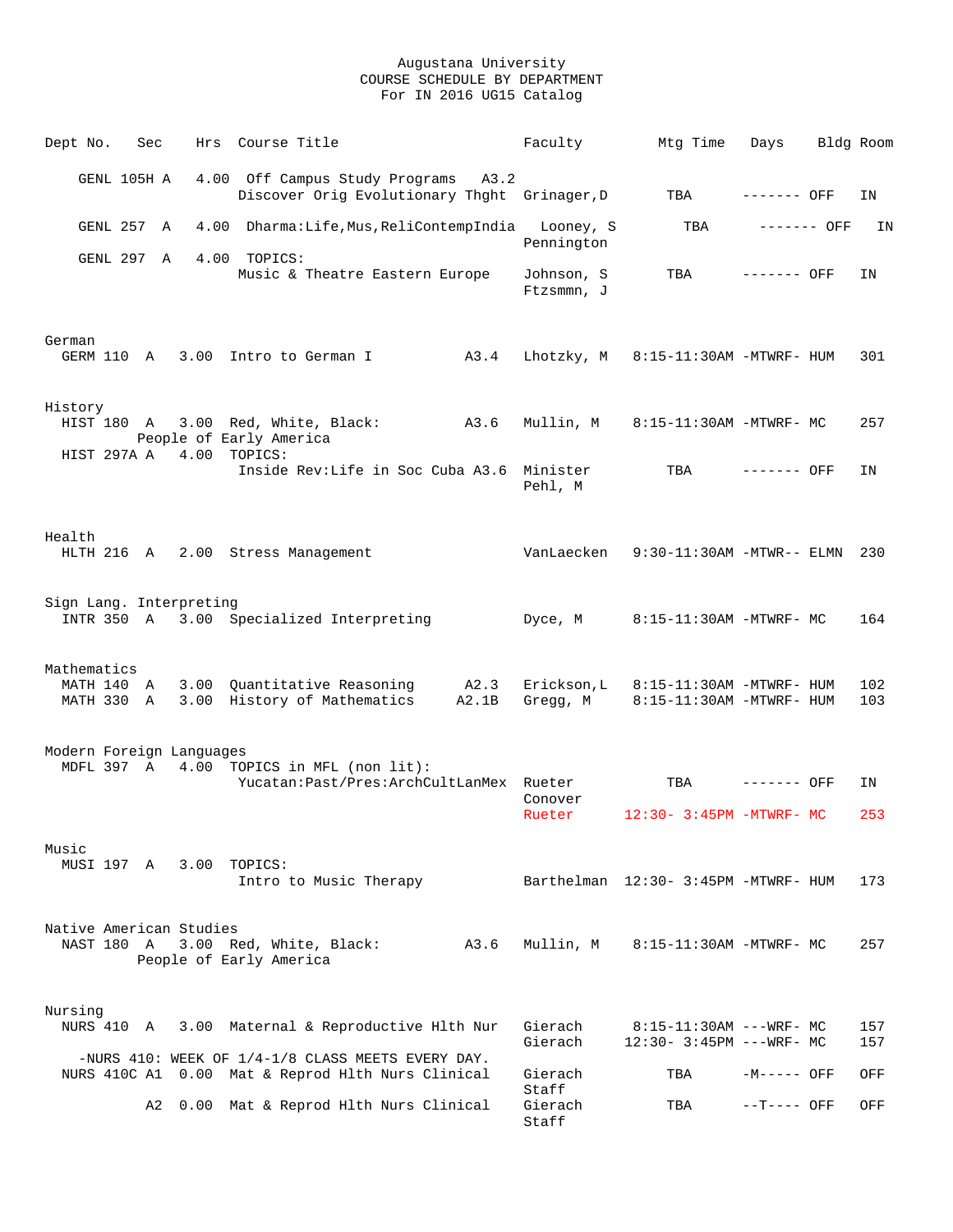| Dept No. Sec |  | Hrs Course Title                           | Faculty    | Mta Time | Days         | Bldg Room |
|--------------|--|--------------------------------------------|------------|----------|--------------|-----------|
|              |  | NURS 451 A 3.00 Leadership in Prof Nursing | Herrmann   | TBA      | ------- OFF  | OFF       |
|              |  | B 3.00 Leadership in Prof Nursing          | Waltman, P | TBA      | $------$ OFF | IN        |
|              |  | C 3.00 Leadership in Prof Nursing          | Schroeder  | TBA      | ------- OFF  | IN        |
|              |  |                                            |            |          |              |           |

|                           | Physical Education |         |                                                                                                |       |            |                                       |              |     |
|---------------------------|--------------------|---------|------------------------------------------------------------------------------------------------|-------|------------|---------------------------------------|--------------|-----|
| PE 105                    | A                  |         | 1.00 Downhill Skiing                                                                           | A1.3  |            |                                       |              |     |
|                           |                    |         | (includes lift and lessons)                                                                    |       |            | Barkus, B 6:30- 9:30PM --T-R-- OFF    |              | OFF |
|                           |                    |         | -PE 105A: SPECIAL FEE: \$120 FOR LIFT AND LESSONS. MEETS AT GREAT BEAR SKI RESORT.             |       |            |                                       |              |     |
|                           |                    | AP 1.00 | (includes lessons only)                                                                        |       | Barkus, B  | $6:30 - 9:30PM -T-R--OFF$             |              | OFF |
|                           |                    |         | -PE 105AP: SPECIAL FEE: \$80 FOR LESSONS. MEETS AT GREAT BEAR SKI RESORT.                      |       |            |                                       |              |     |
|                           |                    |         | AR 1.00 (includes lift, lessons, equip) Barkus, B                                              |       |            | $6:30 - 9:30PM -T-R--OFF$             |              | OFF |
|                           |                    |         | -PE 105AR: SPECIAL FEE: \$160 FOR LIFT, LESSONS, & EQUIPMENT. MEETS AT GREAT BEAR SKI RESORT.  |       |            |                                       |              |     |
| PE 106                    | $\mathbb A$        |         | 1.00 Snowboarding                                                                              | A1.3  |            |                                       |              |     |
|                           |                    |         | (includes left and lessons)                                                                    |       | Barkus, B  | $6:30 - 9:30PM -T-R--OFF$             |              | OFF |
|                           |                    |         | -PE 106A: SPECIAL FEE: \$120 FOR LIFT AND LESSONS. MEETS AT GREAT BEAR SKI RESORT.             |       |            |                                       |              |     |
|                           |                    |         | AP 1.00 (includes lessons only)                                                                |       | Barkus, B  | $6:30 - 9:30PM -T-R--OFF$             |              | OFF |
|                           |                    |         | -PE 106AP: SPECIAL FEE: \$80 FOR LESSONS. MEETS AT GREAT BEAR SKI RESORT.                      |       |            |                                       |              |     |
|                           | AR                 | 1.00    | (includes lift, lessons, equip)                                                                |       | Barkus, B  | $6:30 - 9:30PM -T-R--OFF$             |              | OFF |
|                           |                    |         | -PE 106AR: SPECIAL FEE: \$160 FOR LIFT, LESSONS AND EQUIPMENT. MEETS AT GREAT BEAR SKI RESORT. |       |            |                                       |              |     |
| PE 111                    | A                  | 1.00    | Handball/Fitness                                                                               | A1.3  | Gross, W   | $11:00-12:15PM -MTWR-- ELMN$          |              | 135 |
| PE 112                    | Α                  | 1.00    | Hatha Yoga                                                                                     | A1.3  | Dickinson  | $12:30 - 1:20PM - MTWRF - ELMN$       |              | 224 |
| PE 115                    | Α                  | 1.00    | Physical Conditioning A1.3                                                                     |       |            | Binstock 9:00-10:00AM -MTWR-- ELMN    |              | 105 |
| PE 201                    | Α                  | 1.00    | Officiating Football                                                                           |       |            | Anderson, 0 7:00-10:00PM -M----- ELMN |              | 230 |
| PE 215                    | Α                  | 3.00    | Sport in Society                                                                               |       |            | Barkus, B 8:00-12:00PM -MTWRF- ELMN   |              | 241 |
| PE 225                    | Α                  | 2.00    | Psychology of Coaching                                                                         |       | Hunt       | 12:30- 2:30PM -MTWR-- ELMN            |              | 241 |
| PE 235                    | Α                  | 2.00    | Theory of Coaching Wrestling                                                                   |       |            | Reitmeier 1:30- 3:30PM -MTWR-- ELMN   |              | 230 |
| PE 395                    | C                  | 4.00    | Internship                                                                                     |       |            |                                       |              |     |
|                           |                    |         | Coaching                                                                                       |       |            |                                       | ------- OFF  |     |
|                           |                    |         |                                                                                                |       | Stavenger  | TBA                                   |              | OFF |
|                           | D                  | 4.00    | Sport Management I                                                                             |       | Pierson, D | TBA                                   | $------$ OFF | OFF |
| PE 495                    | A                  | 4.00    | Internship                                                                                     |       |            |                                       |              |     |
|                           |                    |         | Sport Management II                                                                            |       | Pierson, D | TBA                                   | ------- OFF  | OFF |
|                           |                    |         |                                                                                                |       |            |                                       |              |     |
| Philosophy<br>PHIL 297A A |                    |         | 4.00 TOPICS:<br>Inside Rev:Life in Soc Cuba A3.6 Minister                                      |       |            | TBA ------- OFF                       |              | IN  |
|                           |                    |         |                                                                                                |       | Pehl, M    |                                       |              |     |
| Psychology                |                    |         |                                                                                                |       |            |                                       |              |     |
| PSYC 115 A                |                    |         | 3.00 General Psychology A3.3                                                                   |       | Zell, A    | 8:15-11:30AM -MTWRF- MC               |              | 255 |
| PSYC 332                  | $\mathbf{A}$       | 4.00    | Psyc Measurement & Diagnosis                                                                   |       | Trainor    | 8:15-11:30AM -MTWRF- MC               |              | 102 |
| <b>PSYC 391 A</b>         |                    | 4.00    | Practicum                                                                                      |       | Trainor    | TBA                                   | $------$ MC  |     |
|                           |                    |         | -PSYC 391: INSTRUCTOR SIGNATURE REQUIRED. VARIABLE CREDIT 2-4 CR HRS.                          |       |            |                                       |              |     |
|                           |                    |         |                                                                                                |       |            |                                       |              |     |
|                           |                    |         |                                                                                                |       |            |                                       |              |     |
| Religion                  |                    |         |                                                                                                |       |            |                                       |              |     |
| RELI 110 A                |                    |         | 3.00 Exploring Christian Faith A4.1 Pederson, A 12:30-3:45PM -MTWRF- HUM                       |       |            |                                       |              | 202 |
| RELI 110                  | $\mathbf{B}$       |         | 3.00 Exploring Christian Faith                                                                 | A4.1  | Storm, J   | 12:30- 3:45PM -MTWRF- HUM             |              | 202 |
| RELI 211 A                |                    |         | 3.00 Story & Theology                                                                          | A4.2  | Bowman, R  | 12:30- 3:45PM -MTWRF- HUM             |              | 226 |
|                           |                    |         |                                                                                                |       |            |                                       |              |     |
|                           |                    |         |                                                                                                |       |            |                                       |              |     |
|                           |                    |         |                                                                                                |       |            |                                       |              |     |
| Sociology                 |                    |         |                                                                                                |       |            |                                       |              |     |
| SOCI 110 A                |                    |         | 3.00 Contemporary Society                                                                      | A3.3  | Bunger     | 12:30- 3:45PM -MTWRF- MC              |              | 201 |
|                           |                    |         |                                                                                                |       |            |                                       |              |     |
|                           |                    |         |                                                                                                |       |            |                                       |              |     |
| Spanish<br>SPAN 111 A     |                    |         | 4.00 Intro to Spanish II                                                                       | A3.4B | Gonzalez   | 12:30- 3:45PM -MTWRF- HUM             |              | 331 |